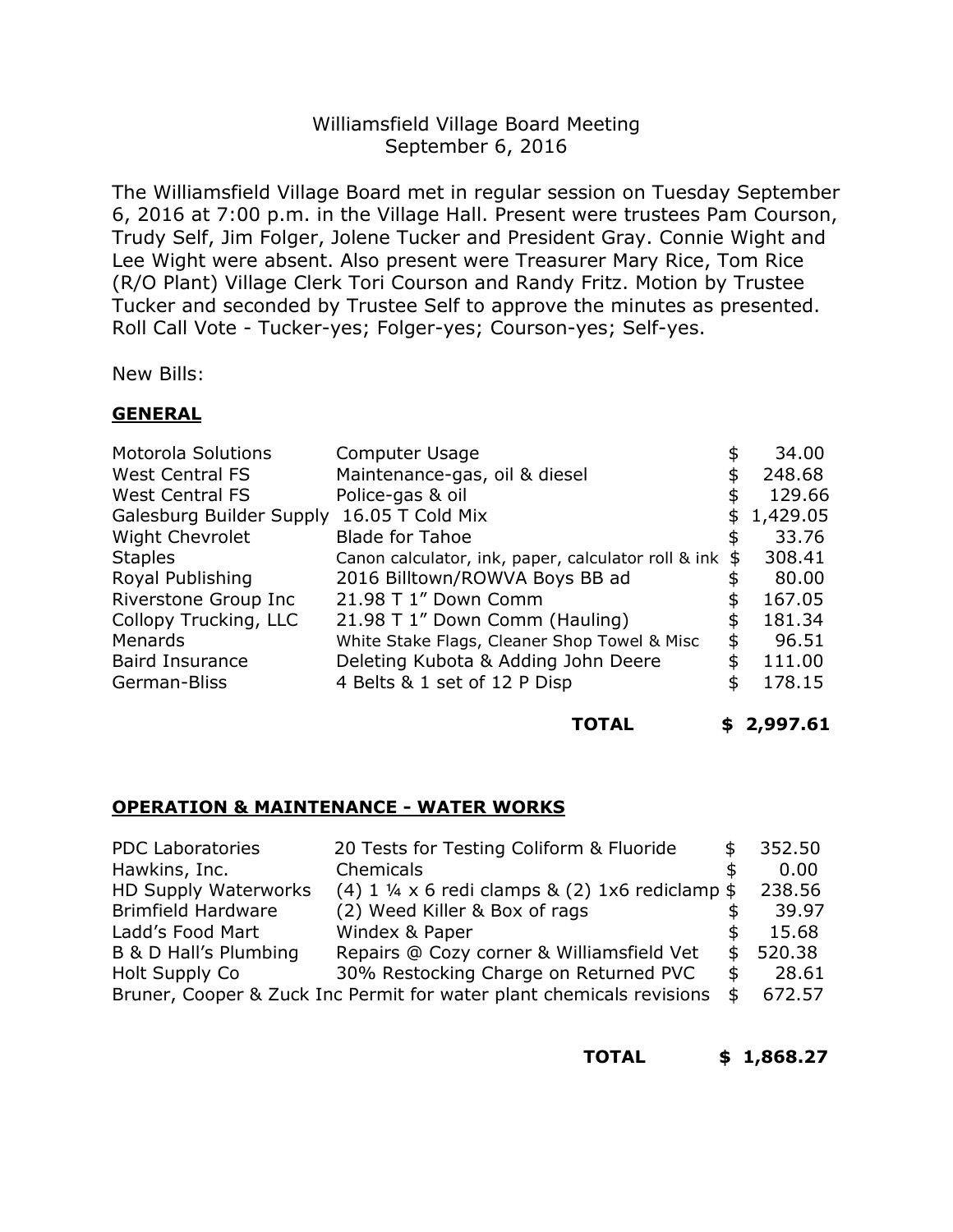Motion by Trustee Self and seconded by Trustee Folger to approve new bills. Roll Call Vote - Tucker-yes; Folger-yes; Courson-yes; Self-yes.

Motion by Trustee Courson and seconded by Trustee Tucker to approve financial statement. Roll Call Vote - Tucker-yes; Folger-yes; Courson-yes; Self-yes.

Public Comment: None

Correspondence: As of September 1<sup>st</sup> Mediacom increased their price for digital customers that transport from Analog to digital. The Village received a thank you note from Martin Sullivan for purchasing the new tractor. The FFA alumni sent a thank you for allowing them to use photos to make a calendar every year of scenery in and around the surrounding Williamsfield area. Ameren is going to begin working on electric and gas meters to residents in the Village.

Maintenance: Trustee Folger showed the board the maintenance department's log on all of the work they completed and dates. The maintenance department repaired the water line near the Sam Secrist home; they mowed weeds, moved dirt and picked up broken tile behind Jamie Klein's home. They finished mowing today at the park in preparation for AG day. They mowed at one of the properties that was declared a nuisance. The property owner will owe \$1,000 to \$1,200 for the cleanup and tree work done by Heath Smith. We are going to check into removing the vehicle and are going to take down the fence in the back yard that has trees growing into it. Once the work is all complete the property owner will receive a bill from the Village for all of the services. Hopefully that will encourage the resident to keep the property cleaned up. The oil and chipping was finished today by the County.

Police Report: Chief Robertson requested the Village purchase a trail camera to keep an eye on a property were things are being stolen. Motion by Trustee Self and seconded by Trustee Courson. Roll Call Vote - Tucker-yes; Folger-yes; Courson-yes; Self-yes. The following calls of service were handled by the police department for the month of August:

Fraud Complaint Report on File

Theft Complaint Investigation continues Driving Complaint Same vehicle, running stop sign Domestic Dispute Warned and Advised Street lights out (3) Ameren called and fixed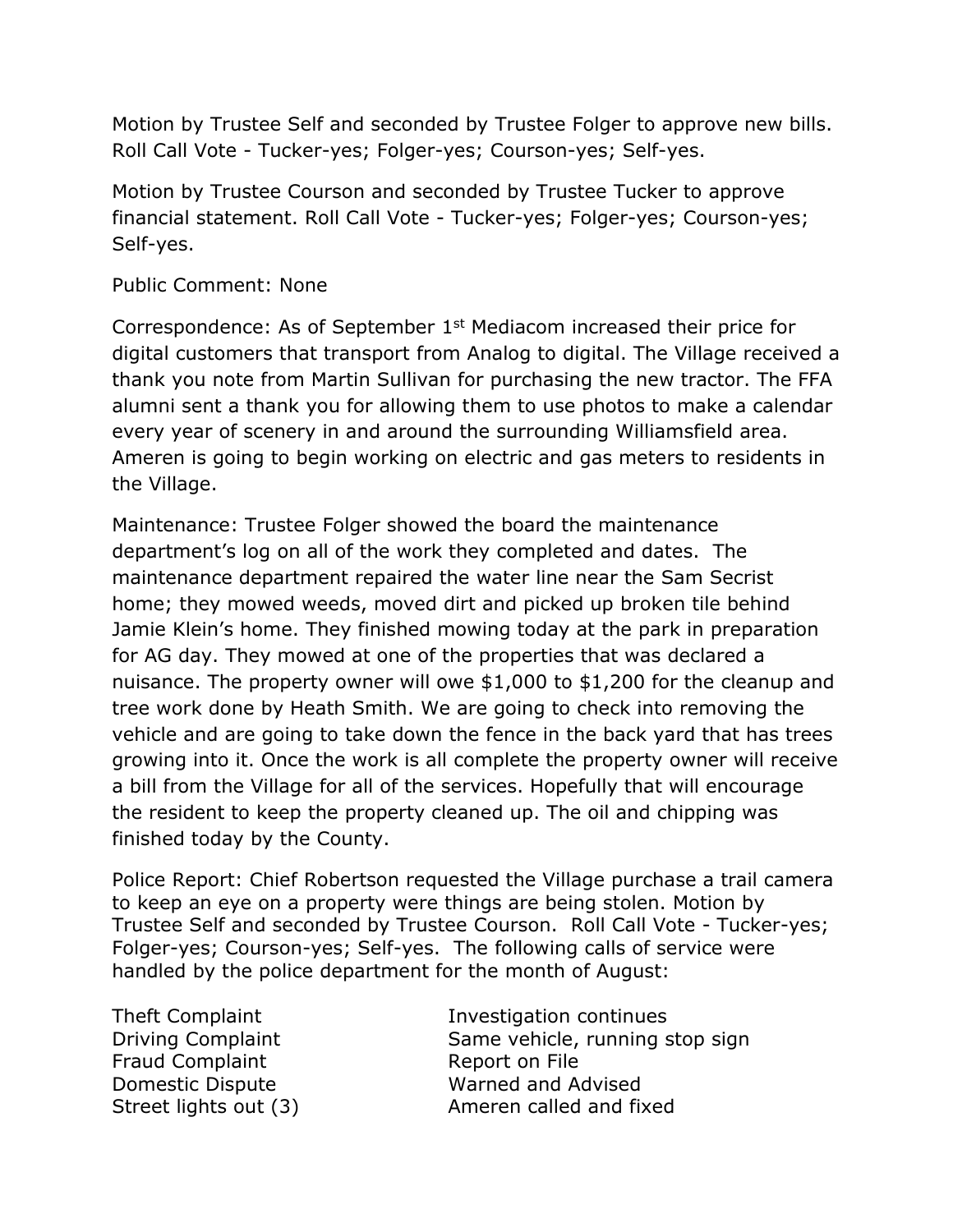# **Citations issued in August**

| Violations                  | <b>Citations</b> | Warnings |
|-----------------------------|------------------|----------|
| Seatbelt                    |                  |          |
| Speeding                    |                  |          |
| Disobeyed Stop Sign         |                  |          |
| <b>Ordinance Violations</b> |                  |          |
| Other                       |                  |          |

Park Report: There was a work day on August 27; they pulled weeds and trimmed bushes and trees. The walking path will be sprayed next week. They also had another work day on September 2 to pour the concrete for the putt putt golf. New flags were ordered to put up at the north park flag poles before AG day. The garden club planted bulbs that will bloom in the spring. The AG day committee wanted to make sure it was ok to dig a hole at the old tractor pull site to show the different levels of soil at AG day as a presentation. Approved.

Water Report: The rock has been spread out under and around the water tower. Oberlander is in the process of changing the computer system over. Stanley and Tom need to insulate the pipe that is inside the water tower. Andy Logsdon from Bruner, Cooper and Zuck is not done with the blue prints yet for converting the water system without shutting the water down completely. The next step will be to get the bidding process started.

Street Report: Oil and chipping from MTF was completed today.

Old Business: Trustee Folger will check on replacing the tiles in the gully near the bank.

New Business: The new property that was built by the school was an oddly shaped lot; the residents requested to make very minor changes in the property zoning. Motion to approve Ordinance 2016-06 for varying the zoning by Trustee Self and seconded by Trustee Folger. Roll Call Vote - Tucker-yes; Folger-yes; Courson-yes; Self-yes. Trustee Courson asked permission to have the "Life is Good in Billtown" 5k race, 1 mile race and kids fun run to be held on October 15<sup>th</sup>. Approved. The Catholic Men's Club cancelled the craft beer tasting event.